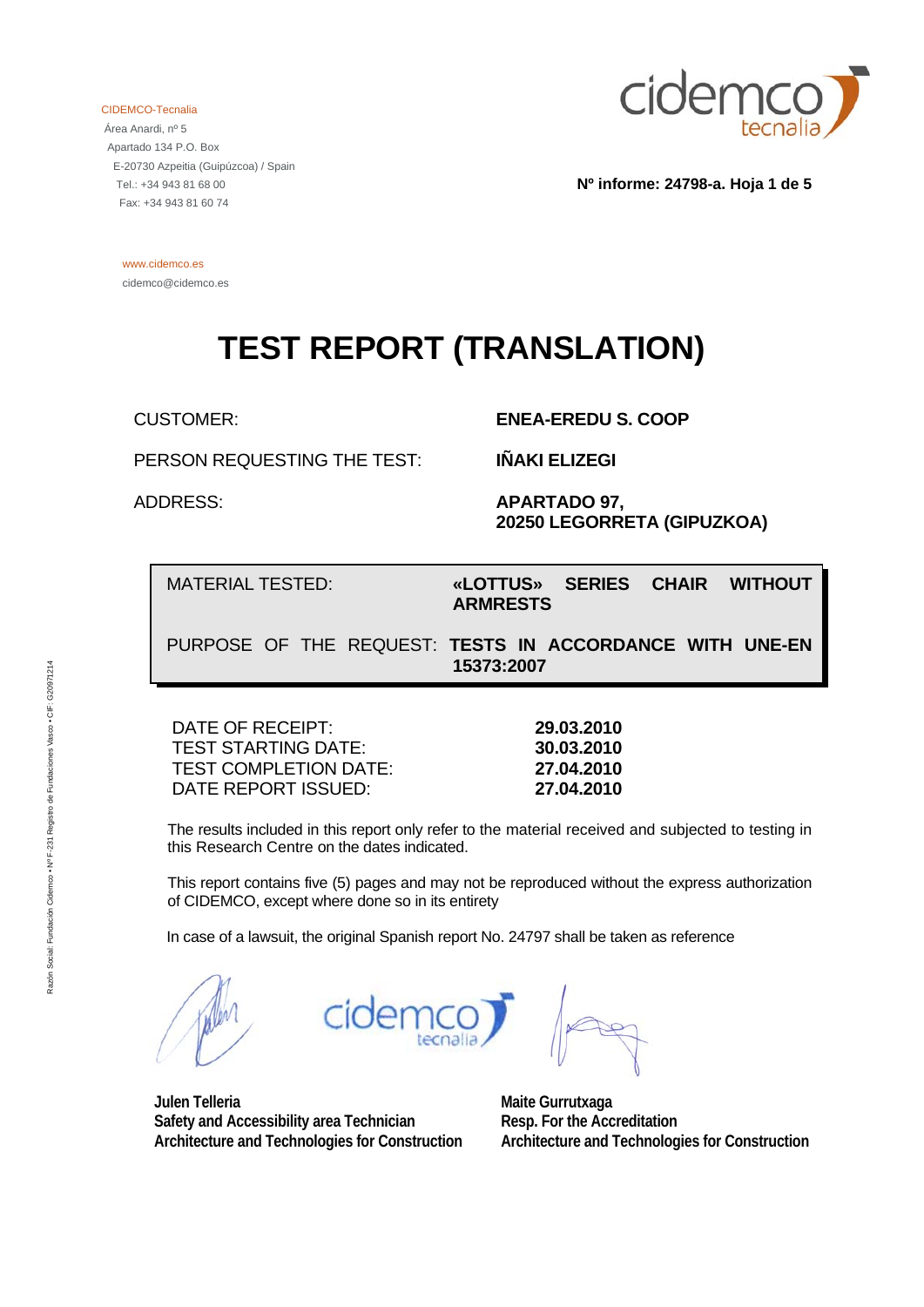

**Nº informe: 24798-a. Hoja 2 de 5** 

## **FEATURES OF THE SAMPLE**

On the 29<sup>th</sup> of March 2010 CIDEMCO received a «LOTTUS» series chair from the company ENEA-EREDU S. COOP, with the following characteristics:



Chair with 4 legs without armrests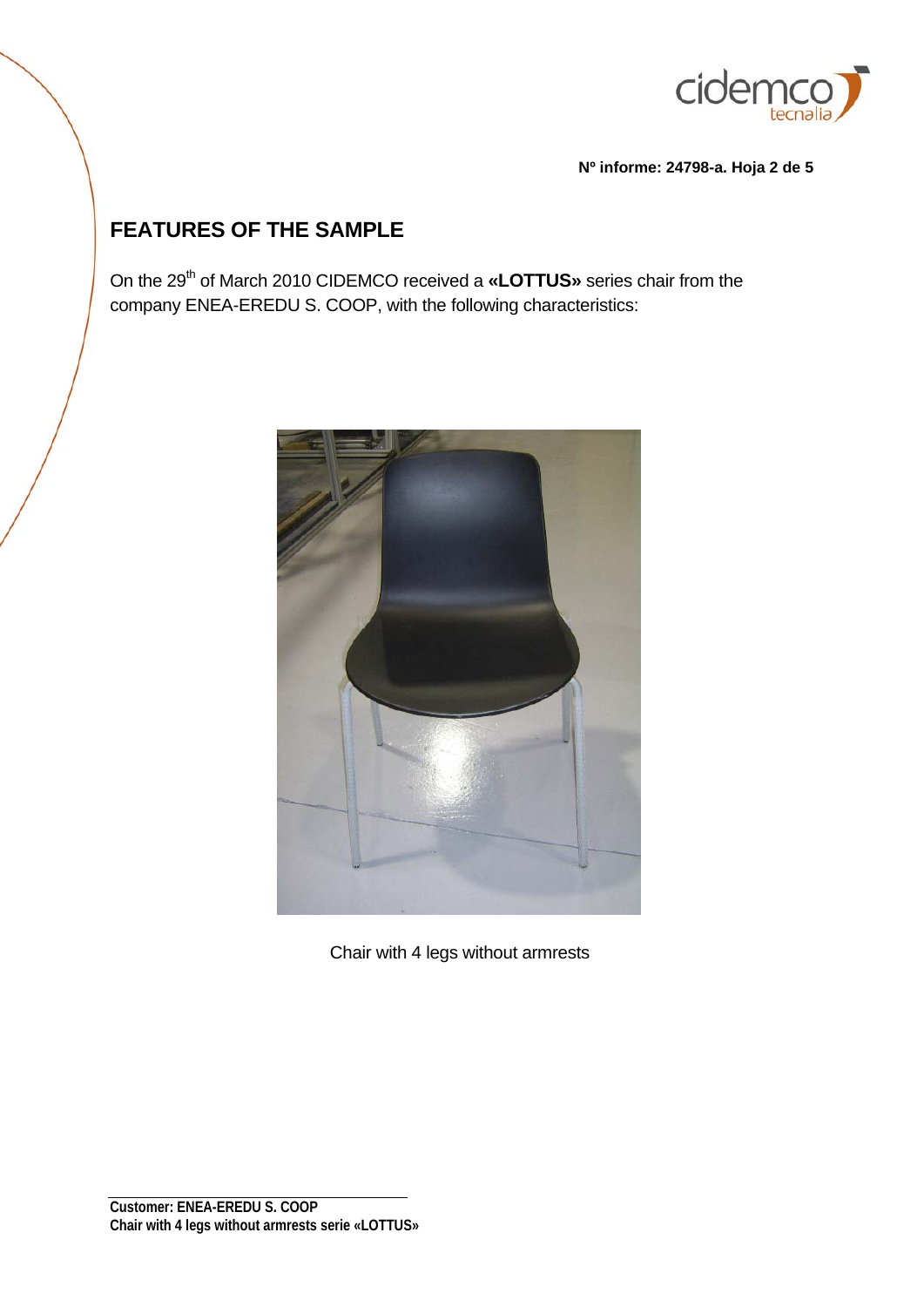

**Nº informe: 24798-a. Hoja 3 de 5** 

### **TESTS REQUESTED**

Tests have been requested on the chair in accordance with the UNE-EN 15373:2007 standard *«Furniture. Resistance, durability and safety. Requirements for seats for nondomestic use»* at test level 3 (for severe use), which corresponds to those used in night clubs, police stations, transport terminals, public areas of hospitals, casinos, old people's homes, sports changing rooms, prisons and barracks. The tests requested have been as follows:

- **1. Stability tests**, in accordance with UNE-EN 1022:2005
	- 1.1. Forward overturn (sec. 6.2)
	- 1.2. Lateral overturn, for chairs without armrests (sec. 6.5)
	- 1.3. Backward overturn, for chairs with back (sec. 6.6)

## **TESTS CARRIED OUT AND RESULTS**

#### **1-.STABILITY**

The test was carried out in accordance with the UNE-EN 1022:2005 standard: «*Domestic Furniture. Seats. Determination of Stability»*

The chair should not tilt under the following conditions:

- a) When pressing the front edge of the surface of the chair in the most adverse position
- b) When leaning back on an armrest
- c) When leaning on the back
- d) When the user sits on the front edge of the seat.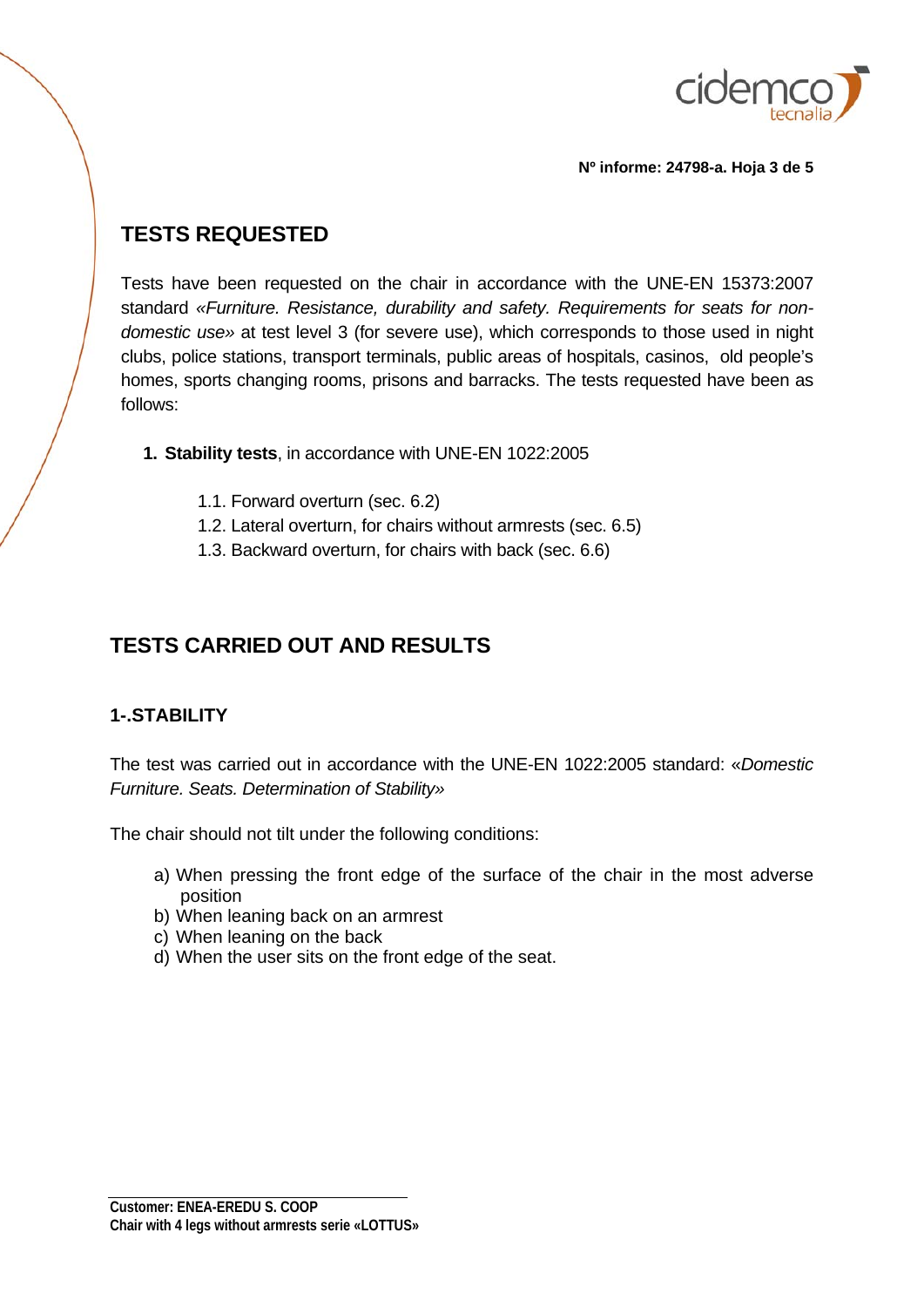

**Nº informe: 24798-a. Hoja 4 de 5** 

**1.1. Forward overturn test (sec. 6.2),** in accordance with the UNE-EN 1022:2005 standard

A vertical force of 600 N is applied 60 mm from the front edge, at the point that is most susceptible to fault, and a forward horizontal traction force of 20 N is applied for at least 5 seconds.



#### **RESULT: SATISFACTORY**

**1.2. Lateral overturn test. Chairs without armrests (sec. 6.5),** in accordance with the UNE-EN 1022:2005 standard

A vertical force of 600 N is applied on the seat on those points 60 mm from the edge of the structure towards the side of the locked feet, in its most adverse position.

A horizontal force of 20 N is applied towards the outside of the chair for a minimum duration of 5 seconds.



#### **RESULT: SATISFACTORY**